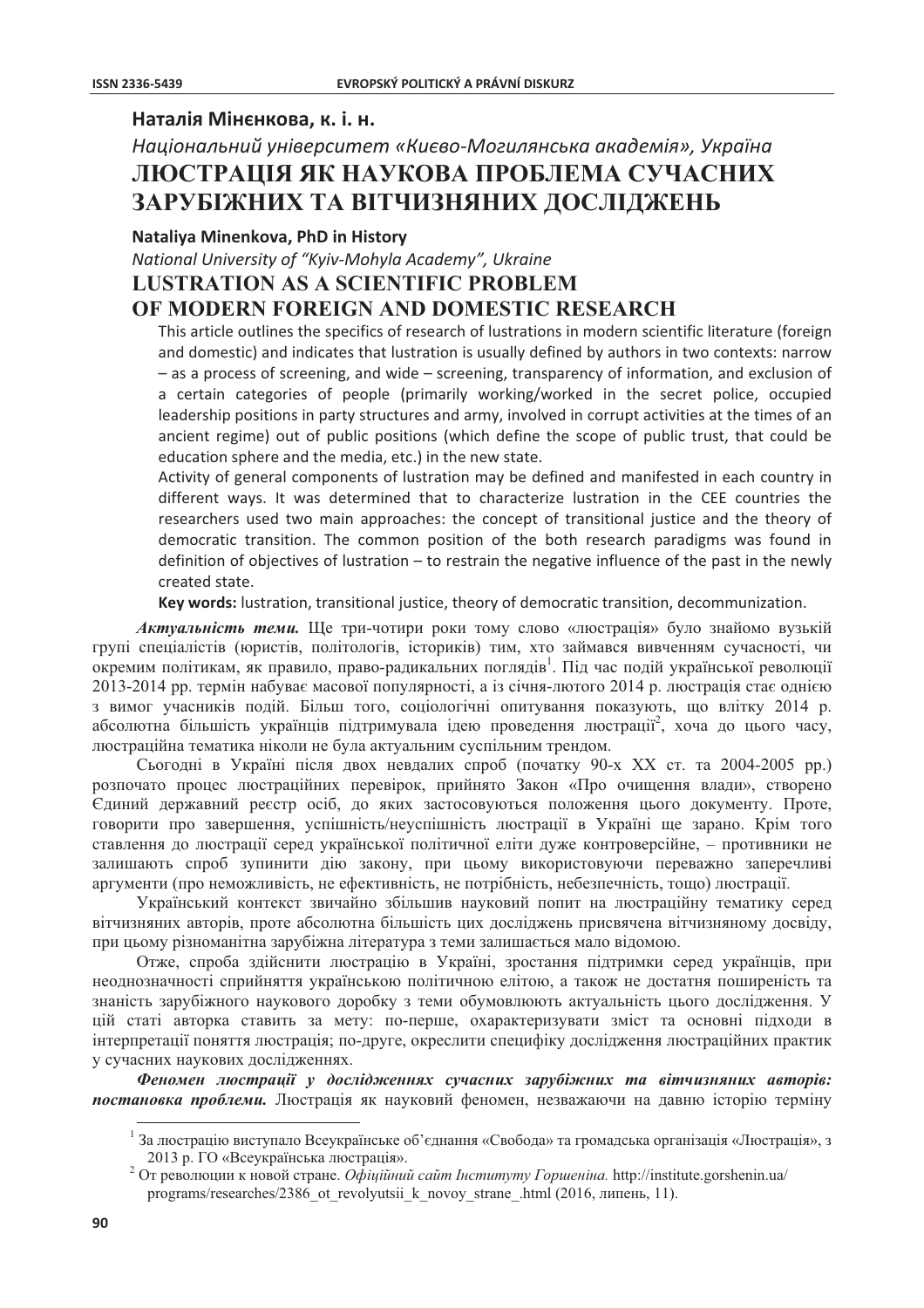(існування ше у греко-римській міфології, потім за часів середньовіччя) у XX ст. набуває нового і сучасного змісту. Перші люстраційні процедури здійснювалися у країнах Центрально-Східної Європи (ЦСЄ) під час подій «оксамитових революцій», були різними за моделями, типами, наслідками та результатами. Люстраційні практики викликали широкий інтерес громадськості, що обумовило повстання різноманітного публіцистичного доробку у кожній країні ЦСЄ. Політики, журналісти, експерти намагалися лати опінку люстраціям в своїх країнах, висловити аргументи за/проти, проаналізувати зарубіжний досвід. Отже, перші спроби актуалізації проблеми мали публіцистичний характер, не зважаючи на безперечну цікавість публіцистики з люстраційної тематики, вона не буде розглядатися у цій статті. Початок ж наукових досліджень приходиться на середину 90-х XX ст. З цього часу люстрації стають об'єктом вивчення істориків, політологів, юристів. Як вже зазначалось, пріоритетність у дослідженні люстраційних практик належить зарубіжним авторам, - цей науковий доробок є достатньо різноманітним, а також різномовним, значна частина праць написана англійською, але багато книжок, статей, повідомлень з теми існує і в інших мовах, що певною мірою ускладнює процес подальших наукових досліджень. Особливо, ця проблема відчувається у вітчизняній науці, оскільки зарубіжні наробітки не завжди відомі українським авторам, відповідно, інколи можна зустріти твердження, що наукове вивчення люстрації знаходиться на початковому етапі, що насправді не відповідає дійсності. На сьогодні вже можна говорити не тільки про обширну літературу присвячену люстраціям (авторці відомо понад 100 наукових публікацій безпосередньо з теми), але й про національні наукові традиції у вивченні цього питання, зокрема польську (А. Опалінська, П. Гжеляк, Я. Воленський, П. Гонтарчик. С. Ценкевіч та ін.), чеську (П. Жачек, Я. Холінський, П. Блажек та ін.) тощо.

Аналізуючи зміст відомих нам наукових публікацій з теми можна окреслити наступні риси у досліджені феномену люстрацій у країнах ЦСЄ: по-перше, сам термін «люстрація», не зважаючи на поширеність, не має загально визнаного трактування; по-друге, вивчення різноманітних люстраційних практик відбувається у межах двох основних концептуальних підходів, а саме, правосуддя перехідного періоду та транзитології. Різність підходів в інтерпретації процесів люстрації не означає протиставлення, інколи автори намагаються враховувати обидва контексти (і правовий, і політичний). Розглянемо більш детально кожний з них.

Люстрація – основні підходи до визначення поняття у сучасній науковій літературі. Авторитетні зарубіжні дослідники, зокрема Н. Леткі, А. Опалінська, М. Кротошинські люстрації визначають як процес скринінгу (screening), перевірки (vetting) осіб, які претендують на найвищі публічні посади на предмет їх співпраці/праці із спеціальними службами ancient regime<sup>1</sup>. Безумовно, верифікація осіб це домінуючий елемент люстрацій, але не єдиний. Зокрема, польській історик А. Пачковський стверджує, що люстрації, це не тільки перевірки, на предмет того, щоб співробітники спецслужб ancient regime не зайняли посади у новій державі, але й очищення, власне змушення їх відмовитися від посад, а також покарання ганьбою. Останній елемент не був урегульований у жодній країні на законодавчому рівні, а став скоріше спонтанними діями<sup>2</sup>. Три складові люстрацій окреслює і професор права університету Нового Південного Уельсу А. Чарнота: 1) перевірка на предмет співпраці. 2) оприлюднення та розповсюдження інформації (імен та фактів), а також 3) виключення визначених категорій осіб із системи державного управління у новій державі<sup>3</sup>. Аналізуючи люстраційний досвід в країнах ЦСЄ та пострадянського простору, дослідники підкреслюють, що умови, час проведення та інші чинники впливають на їх зміст, і відповідно, визначені складові не завжди співіснують в кожній моделі, а їх дія проявляється по різному. Зокрема, процедури скринінгу не закінчуються оприлюдненням інформації, як це, наприклад, було у Польщі у 1991 р., коли підготовлений Керівником Управління державної охорони А. Мілчановським список таємних співробітників служби безпеки (SB, Służba bezpieczeństwa) та військової розвідки не

<sup>&</sup>lt;sup>1</sup> Letki, N. (2002). Lustration and Democratisation in East-Central Europe. *Europe-Asian Studies*, *Vol.* 54, 4, 530-531; Opalińska, A. (2012). Lustracja w Polsce i w Niemczech. Próba porównania. Wrocław: Oficyna Wydawnicza ATUT. Wrocławski Wydawnictwo Oświatowe, 25-31; Krotoszyński, M. (2014). Lustracja w Polsce w świetle modeli sprawiedliwości okresu tranzycji. Warszawa: Wydawca Helsińska Fundacja Praw Człowieka, 35.

 $\overline{\mathbf{c}}$ Paczkowski, A. (1997). Lustracja, dekomunizacja i rozrachunek z przeszłością. Rozenberg T. Kraje, w których straszy. Europa Środkowa w obliczu upiorów komunizmu. Agora, 461-474.

 $3$  Czarnota, A. (2009). Lustration, Decommunisation and the Rule of Law. Hague Journal on the Rule of Law,  $1, 311.$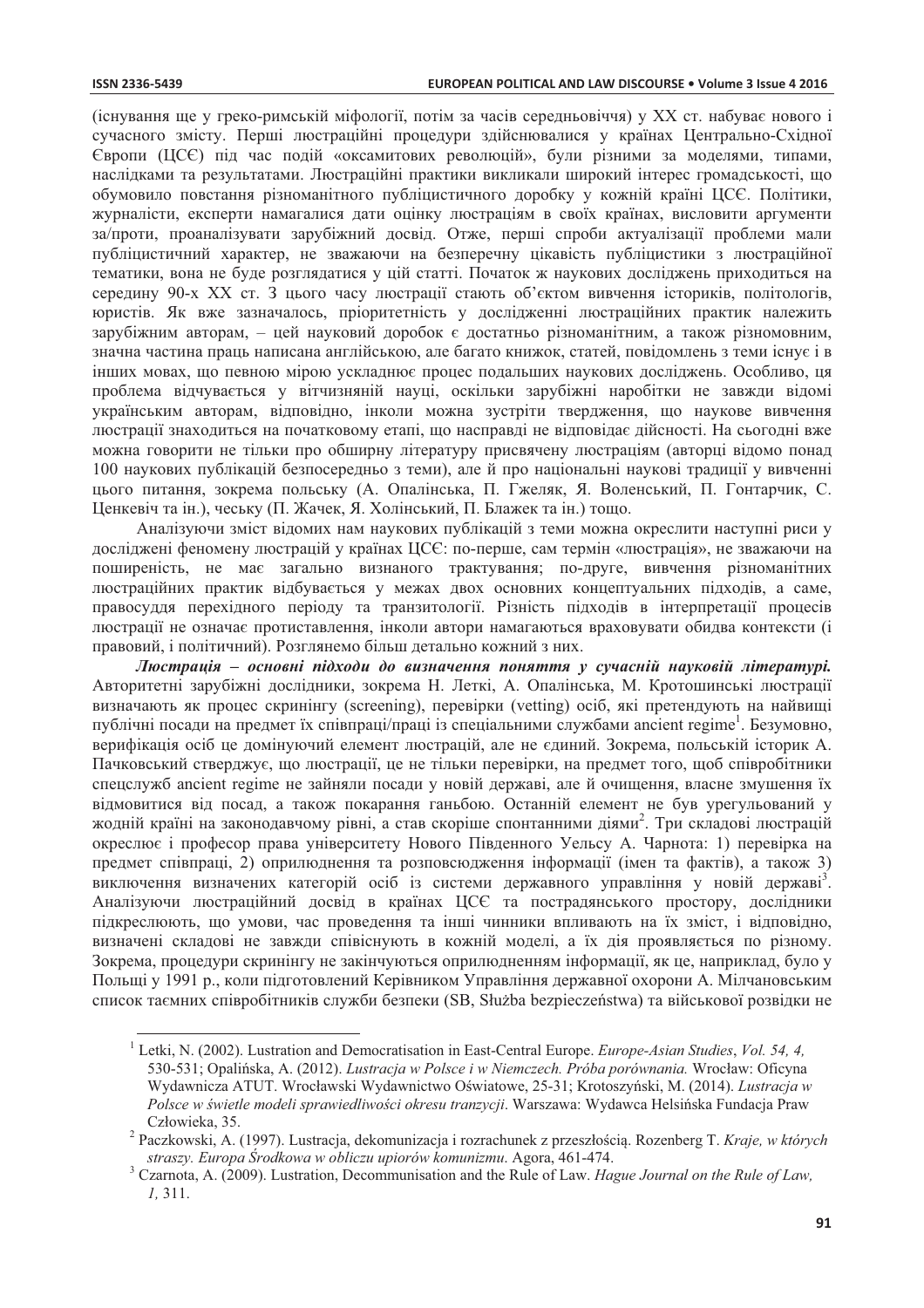#### **ISSN 2336-5439**

був оприлюднений (перед виборами до парламенту у жовтні 1991 р.), оскільки люстрація у цей час вважалися дестабілізуючим чинником<sup>1</sup>. Або, як зазначає, канадська дослідниця Л. Стан, перевірки не завжди призводять до виключення, оскільки розголошення інформації використовується як умова для добровільного звільнення з державних посад задля збереження репутації. Саме така логіка була закладена у люстраційне законодавство в Угорщини<sup>2</sup>. Професор університету Лінгнань в Гонконзі Р. Девід стверджує, що польській та угорській досвід не передбачають виключення представників політичної еліти «старого режиму», а навпаки є моделями примирення та інтеграції «старих кадрів» у новій державі<sup>3</sup>. Більш того, і навіть практика та результати люстрації у Чехії (ранньої та жорсткою), на чому наголошує польська дослідниця Н. Леткі, також свідчать не про суцільне виключення, а скоріше про часткове обмеження<sup>4</sup>, оскільки, навіть у цих країнах, не можна констатувати повної ізоляції представників ancient regime, зокрема, їм вдалося зберегти свій вплив і інтегруватися у новій системі через бізнес структури, банківській капітал, тошо.

Наступна проблема на яку звертають дослідники при вивченні люстрацій це об'єкт (кого?), предмет (за що?) та сфера (масштаб застосування) люстраційних практик. У пошуках відповідей на перше питання російська дослідниця Є. Лезіна зазначає, що головним об'єктом люстраційних дій визнавалися працівники таємної політичної поліції (Штазі, СтБ, Секурітате, тощо). На працю (чи співпрацю) в цих структурах (офіційну/неофіційну) та на відкритті їх архівів робився акцент у всіх люстраційних законах. Цей репресивний політичний інститут трактувався як найбільш руйнівний, більше за домінуючи правлячи партії, і саме тому, на приклад, рання та жорстка люстрація у Німеччині автоматично не обмежувала доступ до державних посад представникам Соціалістичної единої партії Німеччини<sup>5</sup>. Список осіб – об'єктів люстрацій у країнах ЦСЄ був значно ширшим, так у Чехії цей перелік включав партійну номенклатуру, у Польщі працівників військових структур, розвідки, контрозвідки. Американська дослідниця С. Хорне, спираючись на досвід Румунії та Болгарії, підкреслює, що під час пізніх люстрацій, з'являється нова категорія для перевірок, -«успішні капіталісти» чи «кредитні міліонери» (у Болгарії), тобто особи які збільшили свої капітали після падіння комуністичних режимів, використовуючи для цього «старі зв'язки», «впливи». Оприлюднення інформації про походження капіталів, бізнес-імперій цих людей в Румунії та Болгарії авторка інтерпретує як успішний приклад у боротьбі із корупцією<sup>6</sup>.

Щодо визначення предмету люстрацій, чи іншою мовою, відповідаючи на питання, що власне «каралося» люстраційними законодавствами у країнах ЦСЄ дослідники також зазначають різність підходів. Так, чеська модель, як підкреслює український дослідник В. Лемак передбачала отримання «позитивного свідоцтва» трьом категоріям: 1) співробітниками Державної безпеки (StB), 2) особам, що вчилися (закінчили) вищу школу КДБ та подібні установи, а також 3) партійним та державним діячам ancient regime<sup>7</sup>. Тобто доступ до державних посад обмежувався цим категоріям після встановленню факту їх праці/співпраці/навчання у цих структурах. Навпаки польська модель, яку досліджувала А. Опалінська пропонувала абсолютно іншій підхід, а саме, люстраційна процедура передбачали заходи «покарання» не за факт праці, чи співпраці, тощо, а тільки у випадку приховування правди про діяльність у минулому, подання не правдивого люстраційного свідоцтва<sup>8</sup>.

Сфера застосування люстраційних процедур, зазначає американська дослідниця С. Хорне також як і об'єкти розширювалась із часом. Як що ранні люстрації торкалися, в основному, державного сектору, то пізні, застосовують скринінгові процедури не тільки до політиків, але й до вчених, священиків, журналістів, діячів культури директорів, банкірів, вчителів шкіл, тобто до посад

 $1$  Dudek, A. (2007). Historia polityczna Polski. 1989-2005. Kraków: Argana, 202-203.

 $2$  Stan, L. (2009). Transitional Justice in Eastern Europe and the Former Soviet Union: Reckoning with the Communist Past. New York: Routledge, 262-269.

David, R. (2011). Lustration and Transitional Justice: Personnel Systems in the Czech Republic, Hungary, and *Poland.* Philadelphia: University of Pennsylvania Press, 9-10.

Letki, N. (2002). Lustration and Democratisation in East-Central Europe. Europe-Asian Studies, Vol. 54, 4, 541.

<sup>5</sup> Лезина, Е. (2015). Разница подходов к расчету с коммунистическим прошлым. Электронный журнал. Уроки истории XX век. <http://urokiistorii.ru/node/52827>. (2016, липень, 30)

 $6$  Horne, C. (2015). "Silent Lustration": Public Disclosures as Informal Lustration Mechanisms in Bulgaria and Romania. Problems of Post-Communism, 62, 136.

<sup>7</sup> Лемак, В. (2009). Законодавство і практика люстрації: досвід Чеської республіки. Право України, 4, 128-129.

<sup>8</sup> Opalińska, A. (2012). Lustracja w Polsce i w Niemczech. Próba porównania. Wrocław: Oficyna Wydawnicza ATUT. Wrocławski Wydawnictwo Oświatowe, 246-266.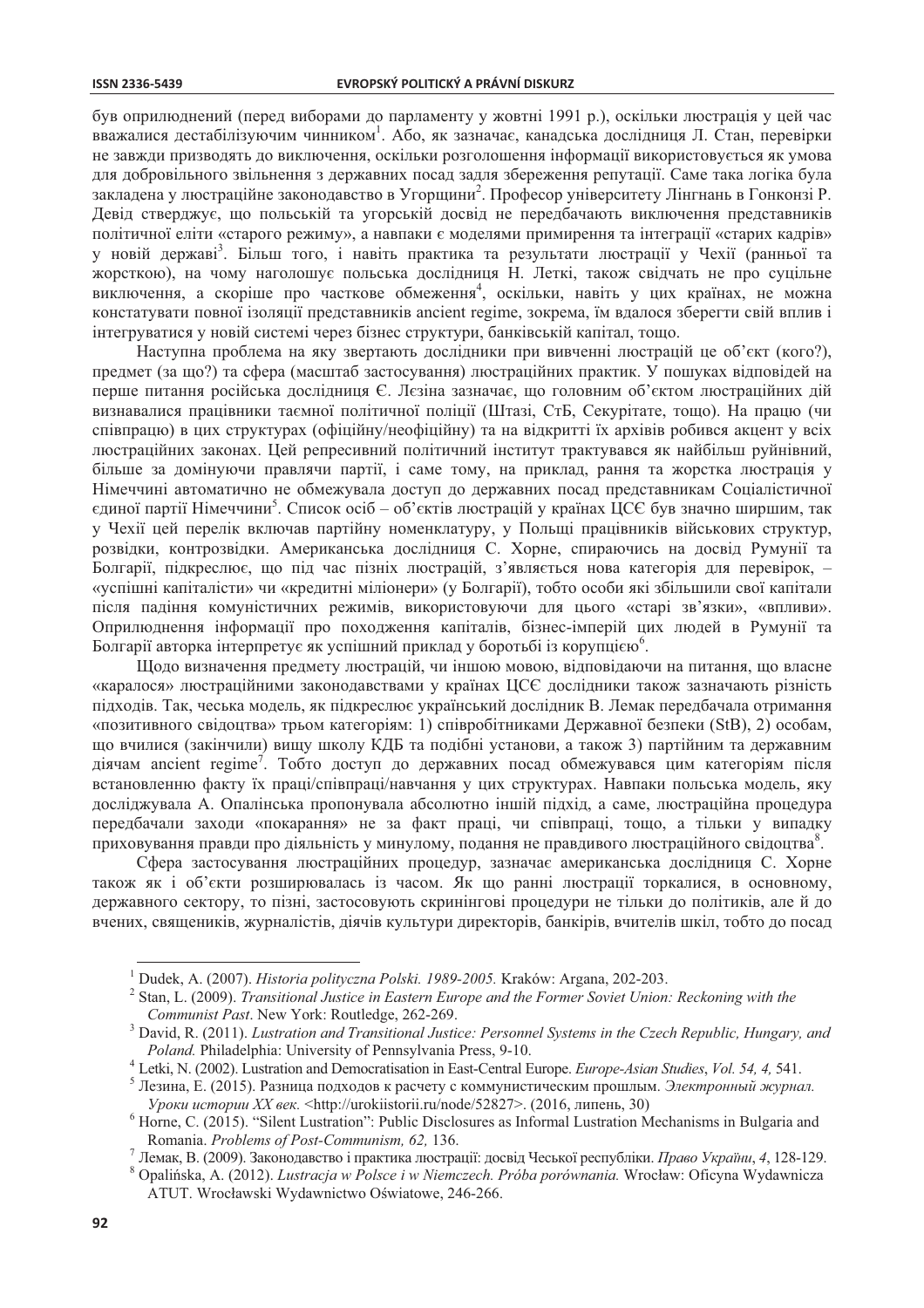у різних сферах, що потребують «суспільної довіри» у широкому значенні цього терміну<sup>1</sup>.

Отже, у сучасних наукових дослідженнях зміст поняття люстрація визначається через 1) процедури скринінгу, 2) оприлюднення інформації (гласності) та 3) виключення/включення (чи інше визначення часткового обмеження) доступу до публічних посад у новій державі окремим категоріям осіб. Інтерпретація поняття тільки через процедуру перевірок є підходом sensu stricto. Трактування ж феномену люстрацій із використанням трьох складових (скринінгу, гласності, виключення/включення/обмеження) відповідно представляє підхід sensu lato. Основним об'єктом всіх відомих до цього часу люстрацій є працівники спеціальних служб (таємної політичної поліції), хоча у просторовому та часовому вимірах цей список може включати і партійну номенклатуру, і військових, і «нових міліонерів», тощо. Предметом люстраційних дій визнаються або факт праці, чи співпраці у структурах, визнаних за об'єкти люстрацій, або приховування правди, не правдиве заповнення люстраційного свідоцтва. Сфера застосування люстрацій це, перш за все, державні посади найвищого рівня, але і освіта, і медіа, і приватний сектор можуть бути включені. Слід також зазначити, що у кожній країні люстрації мають майже унікальні моделі, більш того, дослідники підкреслюють, що із часом, країни, в яких не відбулися ранні люстрації, здійснюють їх пізніше, як Румунія, Болгарія, Грузія, Україна, відповідно не завершеність процесу обумовлює відкритість питання про зміст та інтерпретацію поняття. Хоча охарактеризований широкій підхід у визначенні змісту люстрацій, на наш погляд, є достатньо операційним для подальших досліджень.

Як вже зазначалось на початку статті темі люстрацій присвячено багато різноманітних досліджень і більшість з них є працями емпіричного характеру. Двома найбільш популярними підходами, що використовуються у цих дослідженнях є концепції «правосуддя перехідного періоду» та «демократичного транзиту». Далі розглянемо більш детально як вивчаються різні аспекти люстрацій в межах цих концепцій.

Люстрації як інструмент «правосуддя перехідного періоду». Зарубіжні автори (Р. Девід, Л. Стан, Н. Недельскі, Х. Уеш, М. Налепа, М. Кротошинські тощо) вивчаючи люстрації досліджують цей процес у контексті концепції «правосуддя перехідного періоду» (англ. transitional justice). Теорія «transitional justice» була створена в англо-американській юридичній науці у середині 90-х XX ст. як комплекс різноманітних заходів (судових/не судових) для подолання наслідків масштабних порушень прав людини у минулому. Mera transitional justice i досі викликає дискусії, одні автори наголошують на пріоритетності політичних завдань, а саме, трактують як певний механізм, який дозволив би швидко перейти від недемократичного політичного режиму до демократії. Інші розглядають у контексті права, моралі та історичної правди. На відміну від мети, основні заходи для здійснення правосуддя у перехідний період, більшістю дослідників окреслюються такі: кримінальні та адміністративні переслідування, встановлення істини, відшкодування збитків та гарантування не повторення правопорушень<sup>2</sup>. Ця теорія сьогодні є достатньо популярною у зарубіжній науці, разом з тим, рівень дискусійності та критичності основних її положень високий. Зокрема, одним із найбільш розповсюджених полів для критики є поєднання правової та політичної складових<sup>3</sup>.

Люстрації у межах transitional justice трактуються і у вузькому (М. Кротошинський), і в широкому контексті (Р. Девіл). За лопомогою концепції правосулля перехілного періолу автори намагаються актуалізувати і дослідити різні аспекти люстраційних практик у країнах ЦСЄ та пострадянського простору. Одним із таких напрямків є окреслення специфіки люстрацій у кожній з країн де вона відбулася, зокрема, це роботи Р. Девіда, присвячені дослідженню люстрацій у Польщі, Чехії<sup>4</sup>, Угорщині; монографія М. Кротошинського, який вивчав люстраційну практику у Польщі<sup>2</sup>;

<sup>&</sup>lt;sup>1</sup> Horne, C. (2015). "Silent Lustration": Public Disclosures as Informal Lustration Mechanisms in Bulgaria and Romania. Problems of Post-Communism, 62, 132-133.

Бобринский, Н.А. (2014). К вопросу о концепции «правосудия переходного периода». Библиотека криминалиста, 1, 329-330.

Бобринский, Н.А. (2014). К вопросу о концепции «правосудия переходного периода». Библиотека криминалиста, 1, 336.

David, R. (2003). Lustration laws in action: The motives and evaluation of lustration policy in the Czech Republic and Poland (1989-2001). Law and Social Inquiry, 28(2), 387-439; David, R. (2011). Lustration and Transitional Justice: Personnel Systems in the Czech Republic, Hungary, and Poland. Philadelphia: University of Pennsylvania Press.

Krotoszyński, M. (2014). Lustracja w Polsce w świetle modeli sprawiedliwości okresu tranzycji. Warszawa: Wydawca Helsińska Fundacja Praw Człowieka.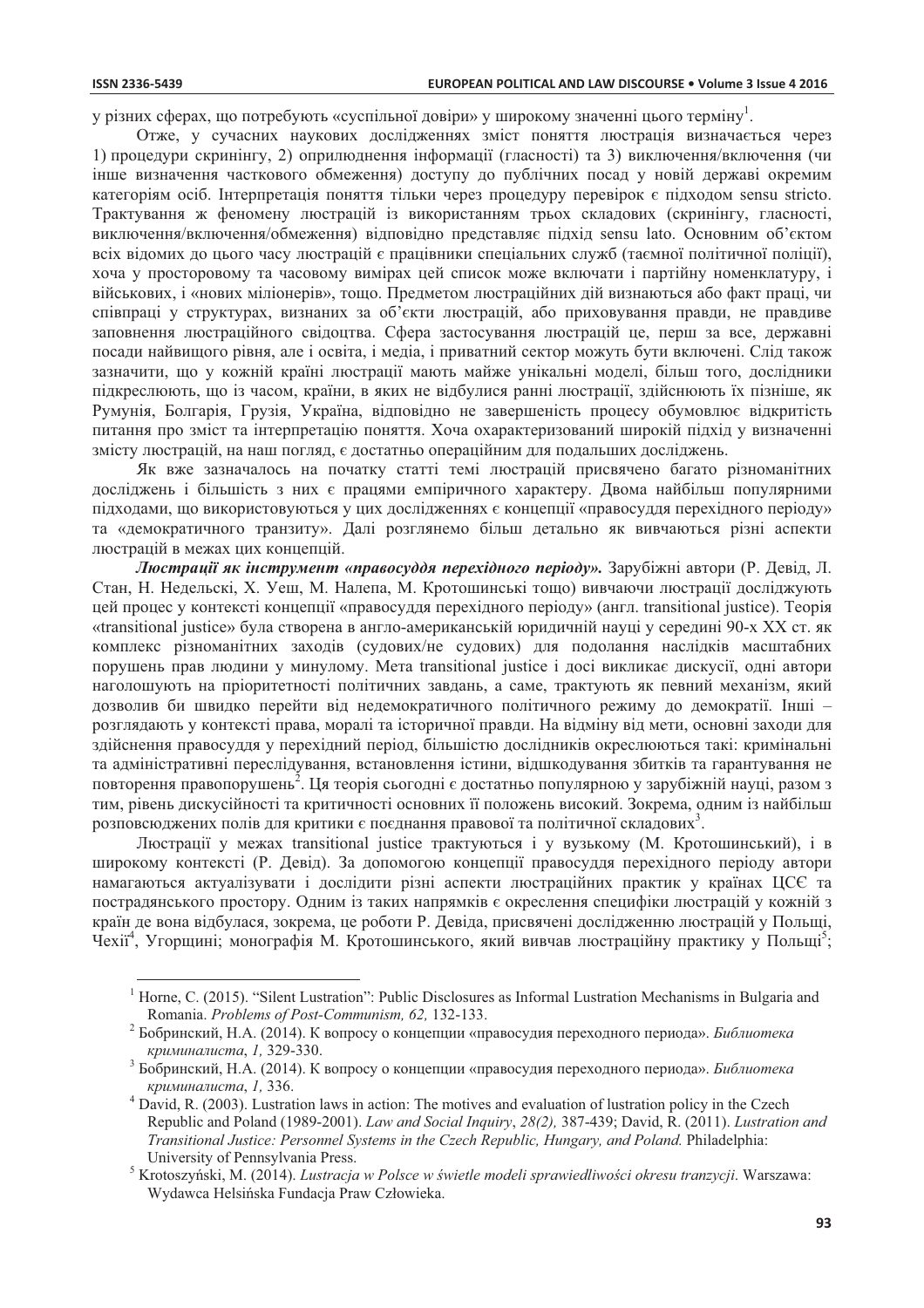праця Н. Недельські, де авторка порівнювала чеську та словацьку люстраційну моделі<sup>1</sup>: стаття С. Хорне, присвячена так званим «безшумним люстраціям у Румунії та Болгарії<sup>2</sup>; збірка під загальною редакцією Л. Стан з питань правосуддя перехідного періоду в країнах ЦСЄ та колишнього Радянського Союзу<sup>3</sup> та інші дослідження. Разом з тим, у цій статті, будуть розглянуті детально роботи Р. Девіда та М. Кротошинського, оскільки, на наш погляд, вони дозволяють зрозуміти специфіку вивчення люстрацій як інструменту правосуддя перехідного періоду.

Одна з перших праць Р. Девіда присвячена люстраціям у Чехії та Польщі була опублікована ще у 2003 р<sup>4</sup>. Вже у цій роботі автор на основі аналізу люстраційного законодавства, парламентських дебатів та соціологічних опитувань виділив та охарактеризував різні моделі люстрацій: напів-каральну у Чехії (semi-retributive) та напів-примиренну (semi-reconciliatory) у Польщі. У монографії «Люстрація і правосуддя перехідного періоду: персональні системи Чеської республіки, Угорщини та Польщі»<sup>5</sup> основні положення згаданої вище статті було суттєво розширено та доповнено, зокрема кейсом Угорщини. У цій роботі автор пропонує розглядати люстрації як певні кадрові системи, що у перехідний період визначають доступ до найвищих державних посад, представникам «старого політичного режиму». У кожній із досліджуваних країн, як визначено у монографії, було створено унікальну символічну модель: у Чехії - ексклюзивну (виключення), в Угорщині - інклюзивну (включення), у Польщі - примиренну. А саме, чеська люстрація передбачала недопущення, звільнення (dismissals) представників попереднього недемократичного режиму. Угорська – базувалась на розголошенні (exposures), відкритті інформації про факт праці/співпраці, чи зайняття ключових посад за недемократичних часів, і відповідно включення, або відсутність будь-яких перешкод до інтеграції «старих кадрів» у нову систему державного управління. Польська модель люстрації передбачала процедуру визнання (confessions) факту співпраці без будь якого покарання, навіть адміністративного, каралось тільки приховування правди. У визначених моделях кадрових змін використовувалися три різні методи transitions justice: чеська модель - відплати (retribution), угорська – розголошення (revelation) і польська – примирення (reconciliation)<sup>6</sup>. На прикладі цих країн дослідник доводить, що різні моделі люстрації мають різний впив на процес демократизації, але все ж таки сприяють її зміцненню, оскільки запобігають вкоріненню представників старої політичної еліти у нову систему влади. Чеська люстрація у цьому контексті була більш ефективна оскільки, люстраційні закони було прийнято відносно швидко протягом двох років від початку змін, ця модель передбачала відсторонення не тільки працівників служб безпеки, а також і представників партійної номенклатури<sup>7</sup>. Навпаки польська модель люстрації, на думку автора, суттєво відрізняється у цьому контексті, а саме, має складну процедуру, вузьку сферу застосування і мінімальні санкції. Суттєвий вплив на таку форму люстрації мав затяжний, нерегульований період (1989-1999 р.) без люстрації<sup>8</sup>.

Цікавим дослідженням люстрації в Польщі, на наш погляд, є робота польського автора М. Кротошинського<sup>9</sup>. Використовуючи чотири моделі правосуддя перехідного періоду С. Гаретта: амнезійну (amnesia model), історичного розслідування (historical clarification model), змішану модель правли і покарання (mixed memory and punishment model), вибіркового покарання (selective

<sup>&</sup>lt;sup>1</sup> Nedelsky, N. (2004). Divergent Responses to a Common Past: Transitional Justice in the Czech Republic and Slovakia. Theory and Society, Vol. 33, 1, 88.

Horne, C. (2015). "Silent Lustration": Public Disclosures as Informal Lustration Mechanisms in Bulgaria and Romania. Problems of Post-Communism, 62,

Stan, L. (ed.). (2009). Transitional Justice in Eastern Europe and the Former Soviet Union: Reckoning with the Communist Past. New York: Routledge. 299.

David, R. (2003). Lustration laws in action: The motives and evaluation of lustration policy in the Czech Republic and Poland (1989-2001). Law and Social Inquiry, 28(2), 387-439.

David, R. (2011). Lustration and Transitional Justice: Personnel Systems in the Czech Republic, Hungary, and *Poland*. Philadelphia: University of Pennsylvania Press.

 $6$  David, R. (2011). Lustration and Transitional Justice: Personnel Systems in the Czech Republic, Hungary, and Poland. Philadelphia: University of Pennsylvania Press, 9-10.

 $^7$  David, R. (2003). Lustration laws in action: The motives and evaluation of lustration policy in the Czech Republic and Poland (1989-2001). Law and Social Inquiry, 28(2), 430-431.

David, R. (2003). Lustration laws in action: The motives and evaluation of lustration policy in the Czech Republic and Poland (1989-2001). Law and Social Inquiry, 28(2), 391.

Krotoszyński, M. (2014). Lustracja w Polsce w świetle modeli sprawiedliwości okresu tranzycji. Warszawa: Wydawca Helsińska Fundacja Praw Człowieka.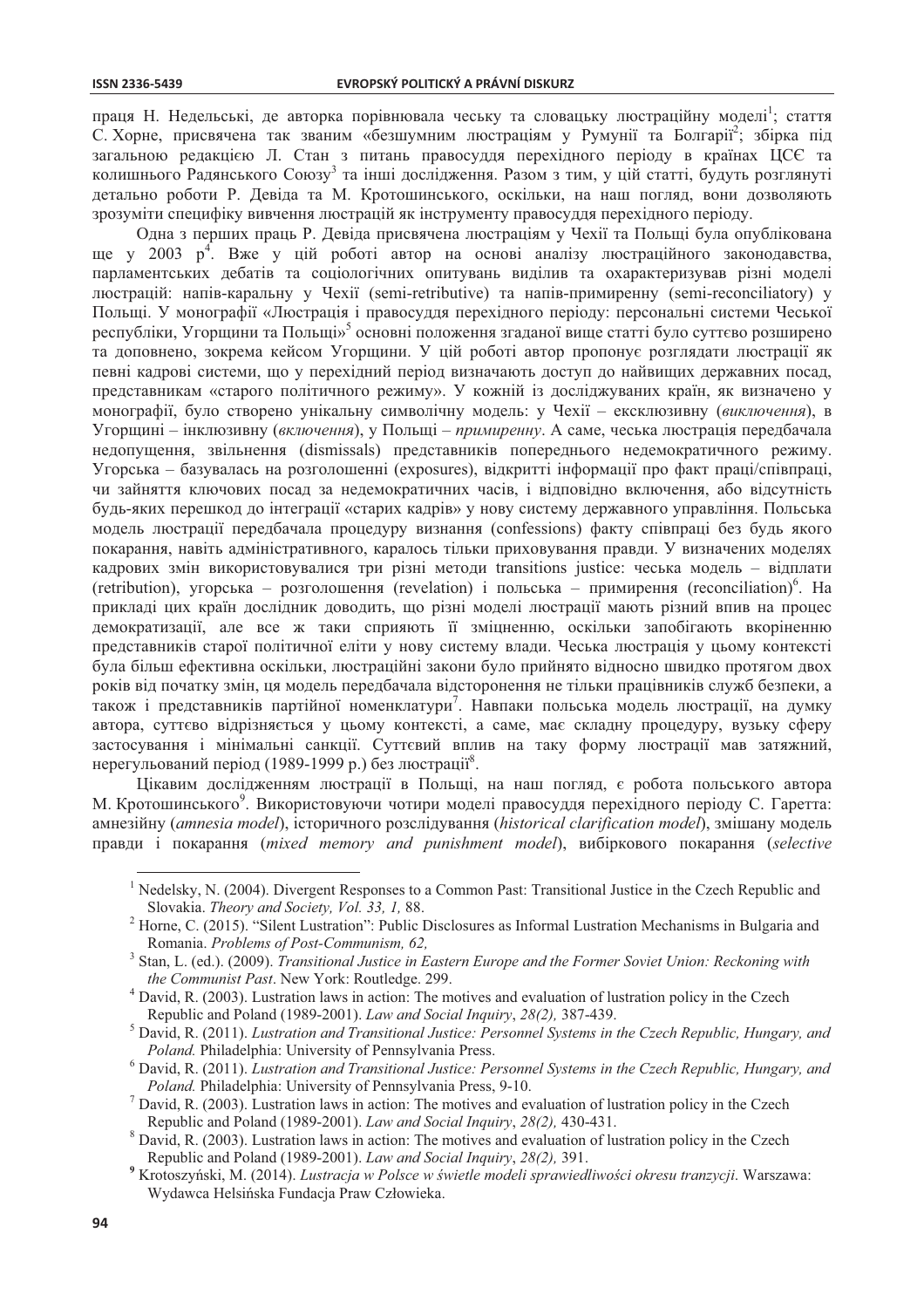*punishment model*)<sup>1</sup> автор окреслює мету люстрації в Польші. Детально аналізуючи не тільки закони 1997 р., 2006 р. (оновлений у 2007 р.), але й всі проекти законів (розпоряджень) про люстрацію М. Кротошинський виділяє три періоди у здійсненні люстрації. Першій – від Контрактового Сейму до прийняття закону 11 квітня 1997 р. У цей час всі спроби провести люстрацію, на думку автора, відповідали «моделі товстої лінії» (різновид амнезійної моделі), тобто люстраційні процедури, або взагалі вважалася не можливими (за часів Контрактового Сейму), або, хоч і були запропоновані/прийняті радикальні закони (за часів уряду А. Сухоцької), але їх зміст був настільки недосконалим, що вони не могли бути реалізовані. Виключенням у цей період була спроба за часів уряду Я. Ольшевського провести люстрацію в «спосіб визначення злочинців». Другий - від прийняття закону 11 квітня 1997 р. до поправки 14 лютого 2007 р. У цей період відбулася інституалізація процесу люстрації із запропонуванням оригінальної моделі правосуддя перехідного періоду – покарання не самого факту праці/співпраці/зв'язків із органами безпеки у минулому, але неправдивої заяви, тобто приховування правди. Подібне вирішення питання було достатньо близьким до моделі історичного розслідування, як у Південній Африці. Третій період - від прийняття поправки від 14 лютого 2007 р. до сьогоднішнього дня. Діє змішана модель: з одного боку, згідно актуального закону передбачається покарання «люстраційних брехунів» (домінуюче значення), з іншого, Інститут національної пам'яті (ІНП), проводить розслідування і оприлюднює інформацію, що відповідає моделі «виявлення винних», правда, як зазначає автор, діяльність ІНП має менше значенням<sup>2</sup>.

Отже, в межах концепції правосуддя перехідного періоду люстрації розглядаються, як певна кадрова політика щодо ключових осіб ancient regime. Окреслюються моделі розрахунку із минулим (від забуття до вибіркового покарання), засновані на різних методах transition justice (примирення, відплати, тощо). Обрана в кожній країні модель люстрації обумовлюється різними чинниками (Д. Моран, Л. Стан, Х. Уеш, Н. Недельські). Мета люстрацій у цьому контексті авторами визначається як необхідність врятувати-захисти-обмежити нову державу від негативних проявів минулого, через дію їх найбільш одіозних представників (працівників спеціальних служб безпеки, партійної номенклатури, що у цій статті визначено, як об'єкт люстрацій. Оскільки самі люстрації, за визначенням вітчизняного дослідника С. Шевчука не можуть бути самоціллю<sup>3</sup>. За часом проведення люстрацій, підкреслюється у дослідженнях (Л. Стан, С. Хорне, Є. Лєзіна), корегується і мета: ранні люстрації проводились із метою захисту новоутворених держав (буквально рятування від занепаду, руйнації), а пізні, здійснюються задля покращення її якості, проте, в цілому, обидва типи сприяють процесам демократизації, спочатку утворенню, пізніше консолідації демократії.

Дослідження люстрацій у контексті транзитологічної парадигми. Іншим підходом у дослідженні люстрацій у країнах ЦСЄ та пострадянського простору є транзитологічна парадигма. Люстрації у цьому контексті розглядаються як складові процесів демократизації, причому не тільки на етапі переходу, враховуючи існування ранніх і пізніх моделей, але її консолідації. Головне питання, яке намагаються вирішити дослідники у межах цього підходу це кореляція між процесами люстрації та демократизації. Згадуваний вже А. Чарнота доводить, що незважаючи на певні нелоліки та виклики, що спричиняють люстраційні практики, в цілому вони сприяють процесу демократизації, зокрема зміцнюють легітимність нової влади і держави, посилюють її правовий характер, а також зміцнюють громадянську політичну культуру, через гострі дебати, щодо люстрацій<sup>4</sup>. Польська дослідниця Н. Леткі емпіричним шляхом доводить, що кореляція між люстраціями та процесом демократизації є позитивною. Це не означає, що проведення люстраційних процедур, безумовно, призведе до зміцнення демократичних інститутів, але, в той же час, можна очікувати, що буде мати позитивний вплив. З 13 досліджуваних авторкою країн 8 були класифіковані як країни консолідованої демократії, в 7 з цих країн відбулися люстрації. Щодо мети, дослідниця підкреслює, що люстрації це один із заходів, який сприяє зведенню до мінімуму впливу

<sup>&</sup>lt;sup>1</sup> Garrett, Stephen A.: Models of Transitional Justice - a comparative analysis. Columbia University Press, 2000. http://www.ciaonet.org/isa/gas02/(2016, липень, 31).

Krotoszyński, M. (2014). Lustracja w Polsce w świetle modeli sprawiedliwości okresu tranzycji. Warszawa: Wydawca Helsińska Fundacja Praw Człowieka.

<sup>3</sup> Шевчук, С. (2006). Люстрація як ретроактивна справедливість: європейські стандарти захисту прав людини при переході до демократичного правління. Електрона версія Юридичного журналу. <http://www.justinian.com.ua/article.php?id=2140>(2016, липень, 31)

Czarnota, A. (2009). Lustration, Decommunisation and the Rule of Law. Hague Journal on the Rule of Law, 1, 311.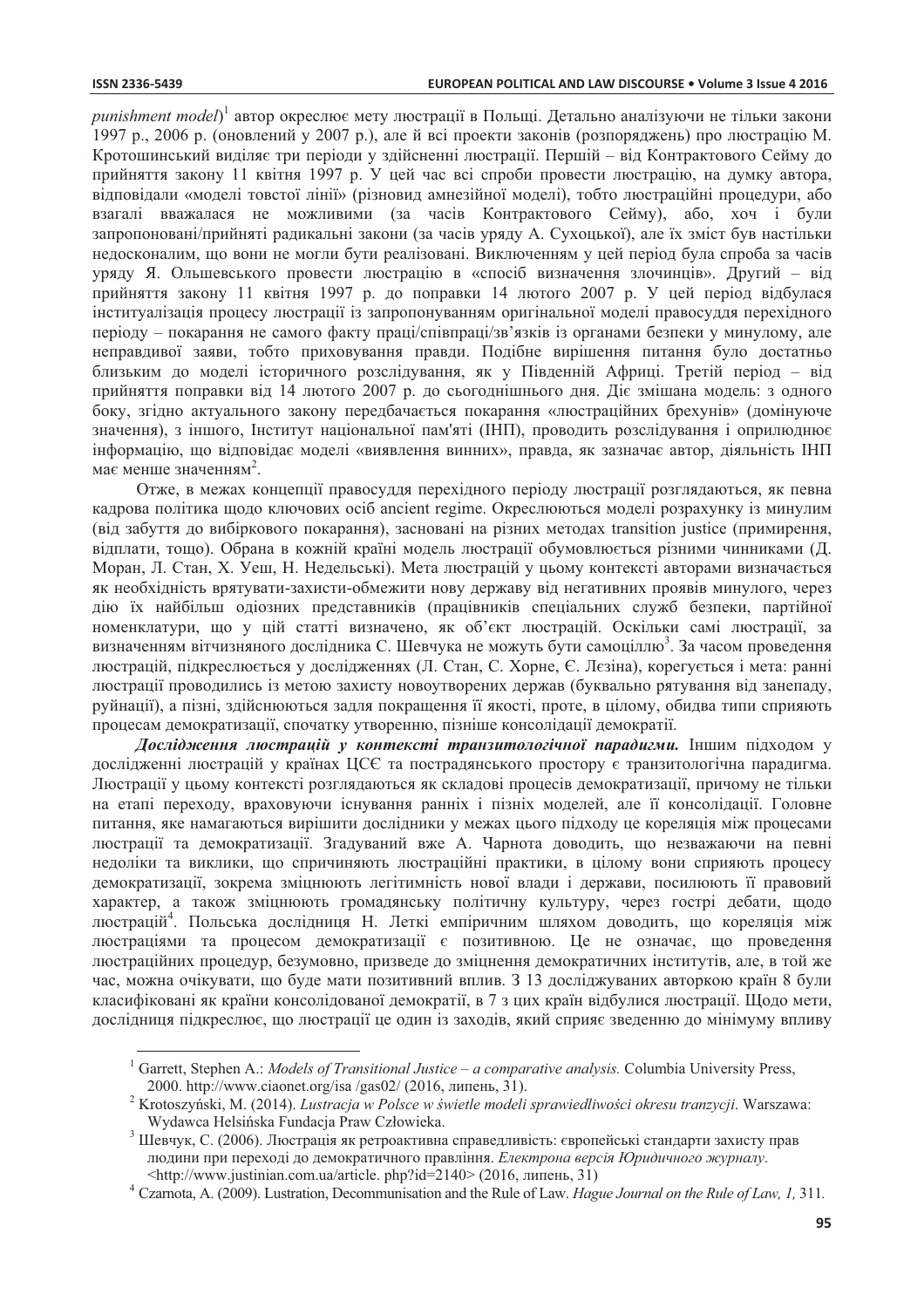спадщини недемократичного минулого на демократію у сучасності<sup>1</sup>. Причому позитивний вплив люстрацій у цьому контексті визначається у декількох аспектах. Першій, це мінімізація політичного, соціального капіталу посткомуністів. Другий - символічне очищення політичного поля, шляхом визначення ворога і надання йому лімінарного статусу. І третій аспект - люстрації позитивно впливають на легітимність влади<sup>2</sup>.

Ще одна тенденція, яку слід окреслити, це використання у сучасних транзитологічних дослідженнях понять люстрація і декомунізація як синонімічних. Певною мірою це пов'язано із традиціями політичних дебатів та гучних суспільних обговорень у країнах ЦСЄ, проте у наукових дослідженнях, на наш погляд, такий підхід не сприяє розв'язанню складних процесів трансформаційних змін, а навпаки тільки заплутує їх. У цьому контексті більш науково обгрунтованим є підхід, який пропонують зарубіжні та вітчизняні автори (А. Чарнота, Н. Леткі, Р. Девід, М. Налепа, А. Опалінська, А. Пачковський, А. Граєвський, С. Шевчук та ін.) де ці поняття визначаються як змістовно різні, але певної мірою пов'язані між собою. Як слушно зазначає польський історик А. Пачковський, декомунізація термін подібний до денацифікації, і відповідно означає процес викорінення елементів комунізму, що відбувається на двох рівнях: інституціональному - побудування демократичних інститутів (вибори, політичні партії, незалежні ЗМІ, тощо) та персональному - відсторонення кадрів ancient regime, оскільки функціонування інститутів залежить від того, хто в них працює<sup>3</sup>. Другий аспект проведення декомунізації загострює питання індивідуальної «провини», яку німецький філософ К. Ясперс у відомому есе «Die Schuldfrage» відносно денацифікації пропанував визначати на метафізичному рівні, а також моральному, кримінальному і політичному<sup>4</sup>. У цьому контексті польська дослідниця А. Опалінська пропонує трактувати декомунізацію у широкому та вузькому контексті. Визначений авторкою широкий зміст поняття включає чотири аспекти: 1) декомунізація sensu stricto тобто усунення з публічних посад у новій державі представників партійної номенклатури ancient regime; 2) люстрація як верифікація осіб, що претендують на роботу у державному секторі, на предмет їх діяльності (праці/співпраці) у період 1944-1990 в органах безпеки<sup>5</sup>; 3) реабілітація жертв комуністичного режиму; 4) пеналізація – включення у систему кримінального права поняття «злочини комунізму» та переслідування винних в них<sup>6</sup>.

Отже, на наш погляд, визнаючи можливість дослідження люстрацій як одного із аспектів декомунізації слід враховувати, що цей процес був унікальним у кожній країні ЦСЄ та пострадянського простору і, відповідно, необов'язково включав всі визначені елементи, у тому числі і люстрації. Зокрема, в Україні політика декомунізації, включно із люстрацією стала можливою тільки у 2014-2015 рр., у Грузії у 2011 р. У більшості країн пострадянського простору і досі не відбулося люстрацій, а декомунізація має обмежений характер, зосереджуючись, як правило, на реабілітації жертв, без кримінального, адміністративного засудження порушників, тим більш, без визнання суспільством метафізичної провини за скоєнні злочини за часів існування радянського режиму.

Висновки. Проведений у цій статті аналіз основних підходів щодо інтерпретації поняття люстрація дозволяє зробити певні уточнення в його розумінні.

По-перше, слід враховувати існування двох контекстів визначення феномену люстрацій: вузького, обмеженого виключно скринінгом та широкого, що передбачає 1) скринінг, 2) оприлюднення інформації та 3) часткове обмеження або інтеграцію певної категорії осіб відносно системи влади у новій державі. Другий контекст, на наш погляд, представляє більш ефективну оперативну матрицю для подальших досліджень.

Europy Środkowej – opis struktur oraz okoliczności ich powstania. Pamięć i sprawiedliwość, 2 (22), 153-182.

<sup>&</sup>lt;sup>1</sup> Letki, N. (2002). Lustration and Democratisation in East-Central Europe. *Europe-Asian Studies*, *Vol.* 54, 4, 541, 546.

Letki, N. (2002). Lustration and Democratisation in East-Central Europe. Europe-Asian Studies, Vol. 54, 4,  $540 - 541$ .

<sup>&</sup>lt;sup>3</sup> Paczkowski, A. (1997). Lustracja, dekomunizacja i rozrachunek z przeszłością. Rozenberg T. Kraje, w których straszy. Europa Środkowa w obliczu upiorów komunizmu. Agora.

Цит за: Grajewski, A. (2013). Balast po komunizmie. Instytucjonalne rozliczenie komunizmu w krajach

Opalińska, A. (2012). Lustracja w Polsce i w Niemczech. Próba porównania. Wrocław: Oficyna Wydawnicza ATUT. Wrocławski Wydawnictwo Oświatowe, 34.

<sup>&</sup>lt;sup>6</sup> Opalińska, A. (2012). Lustracja w Polsce i w Niemczech. Próba porównania. Wrocław: Oficyna Wydawnicza ATUT. Wrocławski Wydawnictwo Oświatowe, 266-27.